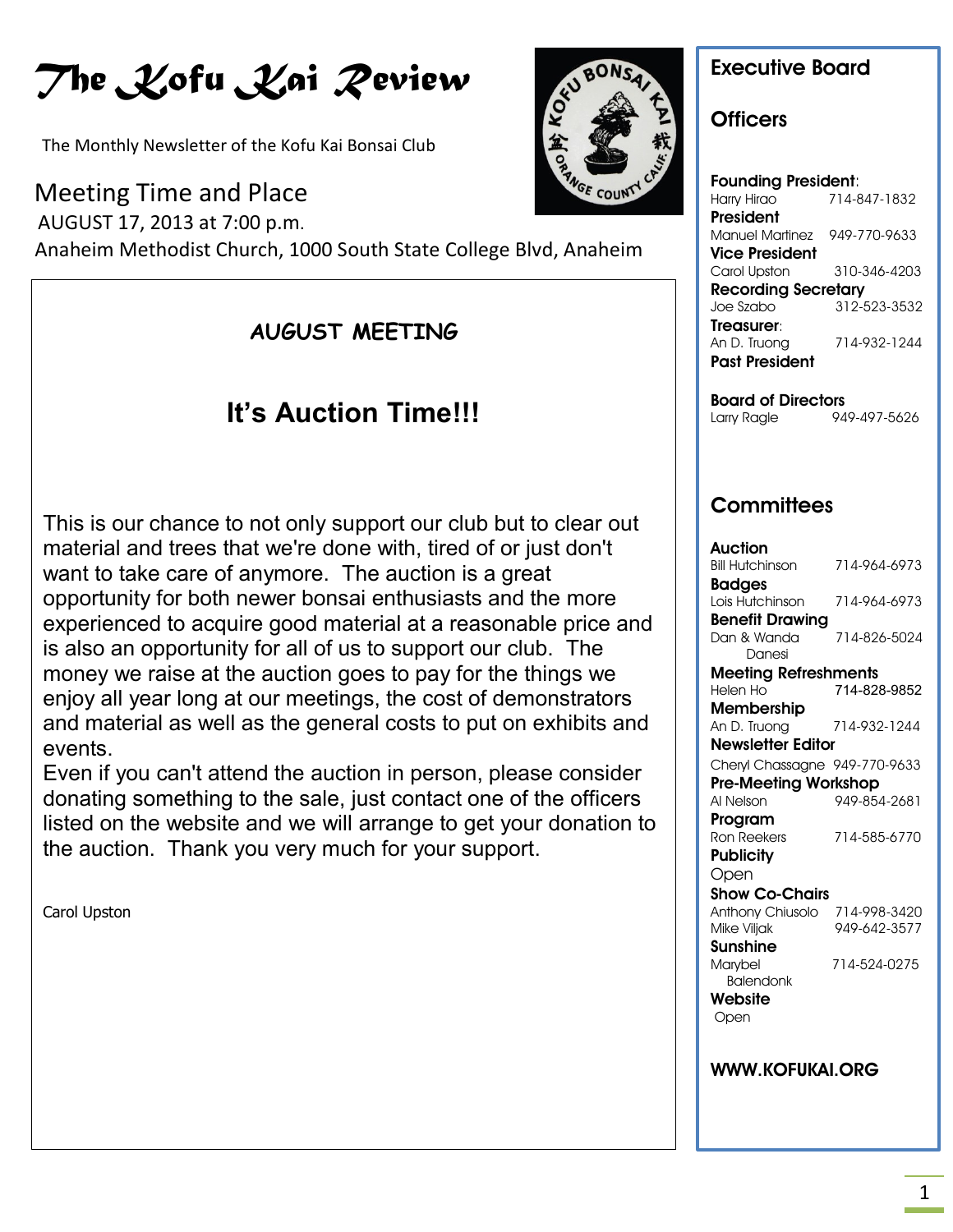### **July Meeting**



At our last Kofu meeting, after a *slightly* late start, Roy Nagatoshi entertained us with a critique of trees brought by seven Kofu members. Rishi Bissoon brought a very nice azalea with a large tapering trunk and healthy deep green foliage. Roy discussed the possibility of improving the tree by first choosing the best front, a better front than the current one and also suggested removing some large branches which were in the wrong places. He explained that azaleas respond very quickly to severe prunning, assuming they're in good health, and that within a month there would be large numbers of new buds to choose from. He said that right now, after flowering is finished, is a good time to do the heavy pruning and mentioned that in Japan they don't hesitate to improve the design of an azalea by very heavy pruning.

The next tree was a chinese elm owned by Gabe Gunz with two fairly equal trunks and Roy's suggestion was to reduce one trunk so that it became a big branch in order to improve the design. He also said that dead wood or jin on chinese elm and other deciduous trees suggests illness rather than age since those types of trees do not retain dead branches in nature the way conifers do.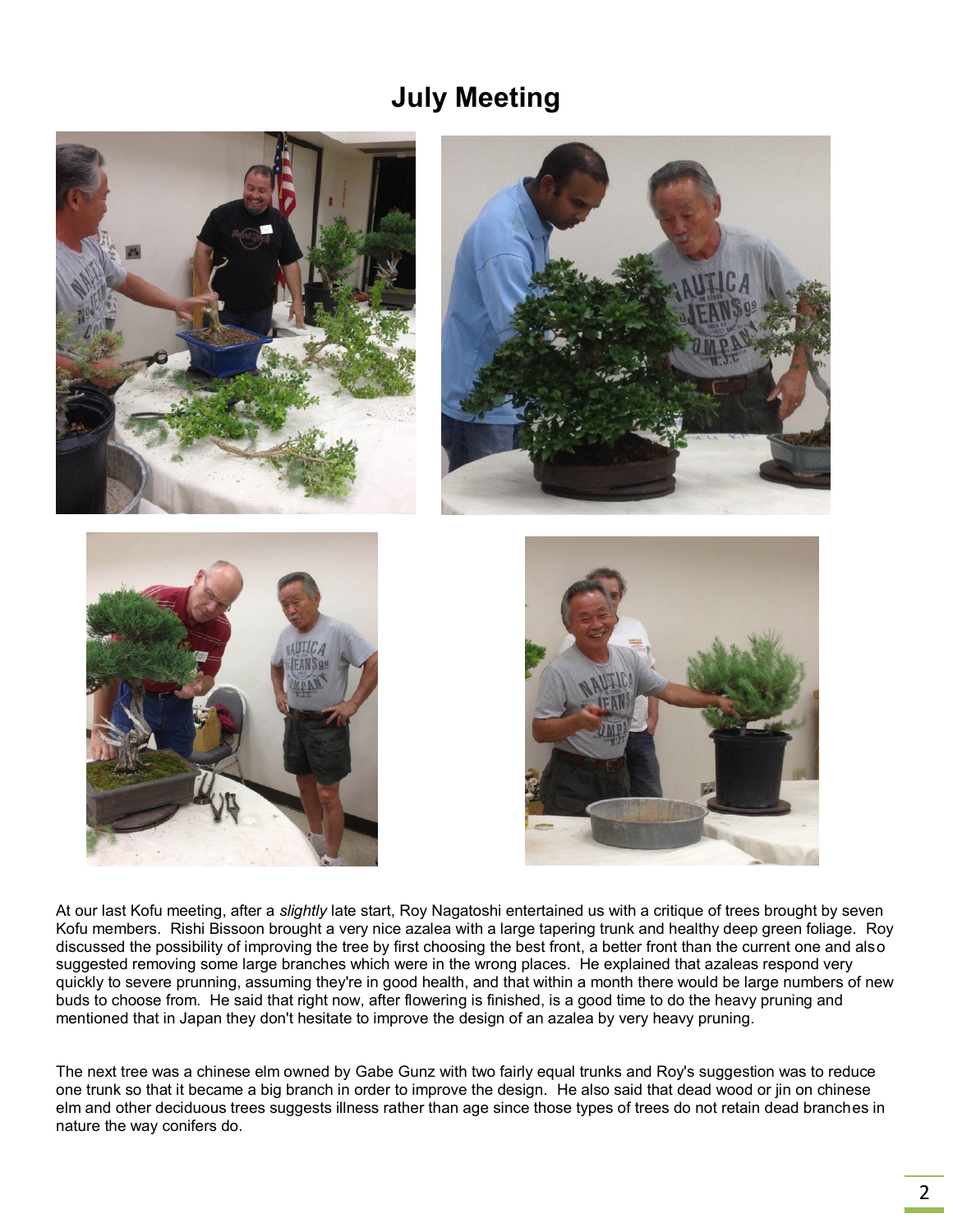Harley Newman brought a large and beautiful prostrata juniper for Roy to evaluate. The tree was very healthy and seemed very close to done but Harley was undecided about how to finish the apex. Roy complemented the overall design and health of the tree and suggested a reduction in the youngest part of the apex to make it look more harmonious with the rest of the design. I noticed that the tree's foliage was a very deep green and since prostrata have a waxy bluish coating on their needles which gives them a bluish cast, I asked Harley if he was using any horticultural oil sprays. He said yes, he uses volk oil once a year in the fall. Horticultural oils like volk or ultra-fine are used to control insect pests. The deep green color they reveal on junipers is a bonus.

Next up was David Bedford's Italian stone pine, a readily available material used for living christmas trees and coincidentally, one of Roy's favorite materials to work with. He explained that they are showing small juvenile foliage and that the mature large needles would never emerge in a bonsai because we prune pines each year. With the owner's permission he removed many branches and created a good basic structure to begin the design of the future tree.

I couldn't help but notice that when Roy is chopping large chunks off of trees he has the biggest smile on his face.

Michael Walsh and his daughter Amy brought in a tall multi trunked boxwood for Roy to critique and I have to thank both Michael and Amy for being such good sports and letting Roy have his way with their tree. I think the before and after photos say it all!

Another boxwood was brought by Ruben Ayala. This was a larger piece of material, just sprouting new growth from a good sized multiple trunk. Roy talked in general about the several possible ways to go with it and also about what good wood boxwood is for carving; very dense and hard and likely to last for a long time as jin or shari.

The final victim, I mean lucky participant was the intrepid Dave Miles who must have been wondering what was in store for his prostrata. But no worries, he and Roy discussed it's health and what it needed in order to be improved for the future.

With that we gave Roy a big round of applause. We thank him very much for his insights and sense of humor and for making the long trek to Anaheim.

If you haven't been to Roy's place, Fuji Bonsai Nursery in Sylmar, you're doing yourself a disservice. Roy has a very well kept and interesting nursery with lots of good material for sale. Call in advance to make sure he'll be there because he travels to many parts of the country and world to teach and demonstrate.

Carol Upston





**Any Walsh**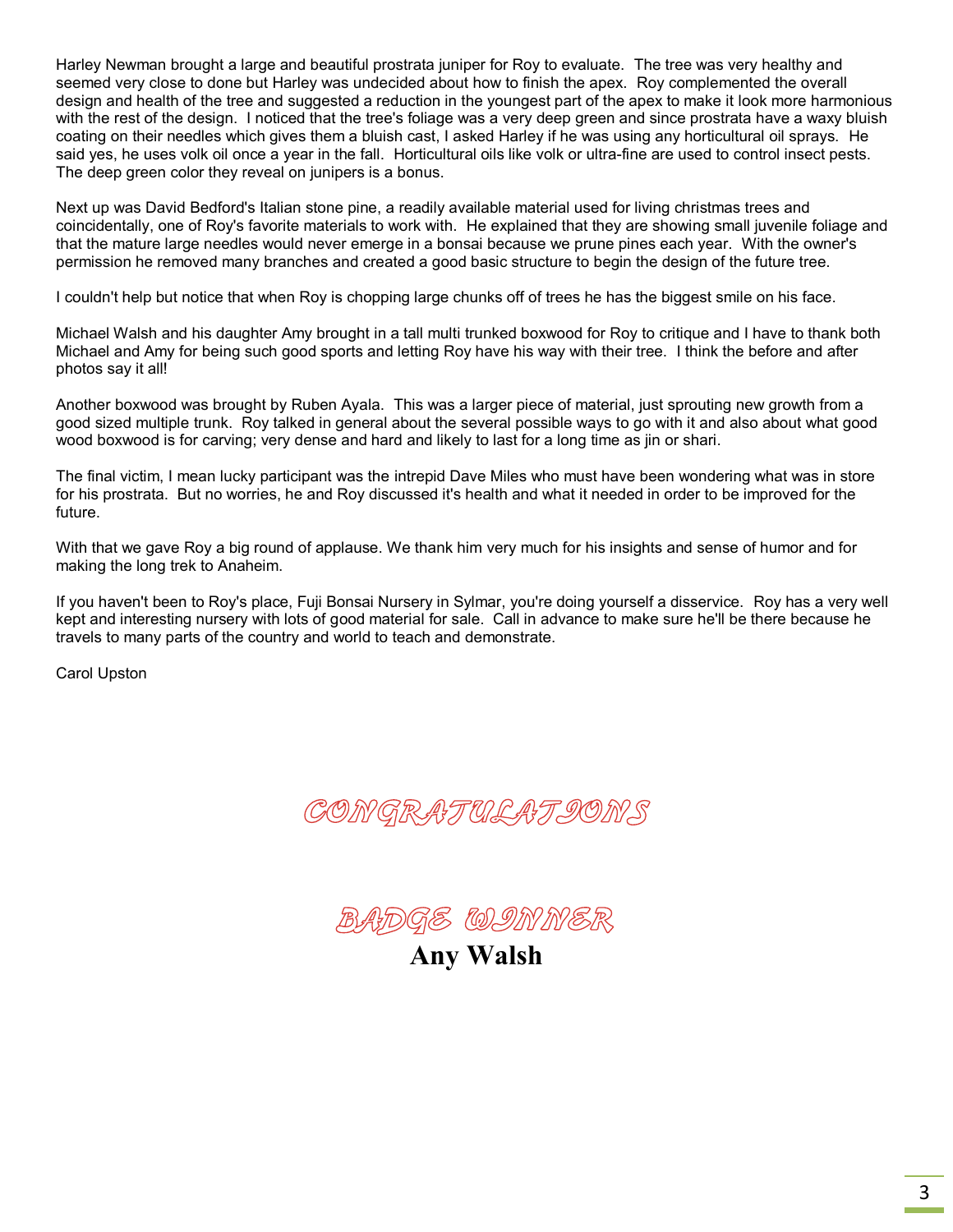# NEW MEMBERS WELCOME (none this month)



#### **K O F U B ON S AI K A I - B ON SA I ID EA S**

#### **BY MARTY MANN**

#### **A U G U ST , 2 01 3 (# 8 4 )**

Summertime, and the living is easy - so goes the song. August brings some respite from the busy spring chores. It is still a period of vigorous growth and greater responsibility. August brings higher temperatures that slows down new growth and reduces pruning requirements. Trimming, repotting and styling is still in order. Continue to pinch the trees that require it, daily.

Be reminded that summer vacationing puts an additional burden on your 'bonsai sitters'. A suggestion would be to let them water your trees for you for a few days before you leave to be sure that they are following your instructions. Trees requiring special care should be grouped together to simplify attention. Don't trust your automatic watering system without the back-up of someone who can check from time to time to audit its functions.

Try forming a mutual watering pact with fellow bonsaiists. You do for them when you can and they will do for you. It's a great working arrangement and considerably safer than trusting your 'babies' to strangers.

With the arrival of summer most of the formal bonsai shows have passed and the bonsaiist has the pleasure of displaying their own trees. The objective of a good hobbyist is pride in the finished tree. This is achieved by maintaining good health, continuing a selective feeding routine and paying attention to weather conditions that set the quidelines for proper watering requirements. Summer maintenance prepares the trees for fall and winter. Plan ahead.

Start with the constant surveillance of fast summer growth. Warm days and cool nights encourage the development of new tip growth, long internodes and lush foliage. Maintenance must include pinching and plucking of the growing tips as well as cutting back the branches. Reducing the branch extensions encourages shorter internodes, tighter evergreen formations and develops desirable twiggyness on deciduous trees. Trim and shape unwanted growth. Maintain form and design.

A regular program of feeding during the summer months is important. Reduction of the nitrogen content of the fertilizer mix inhibits excessive green growth and allows the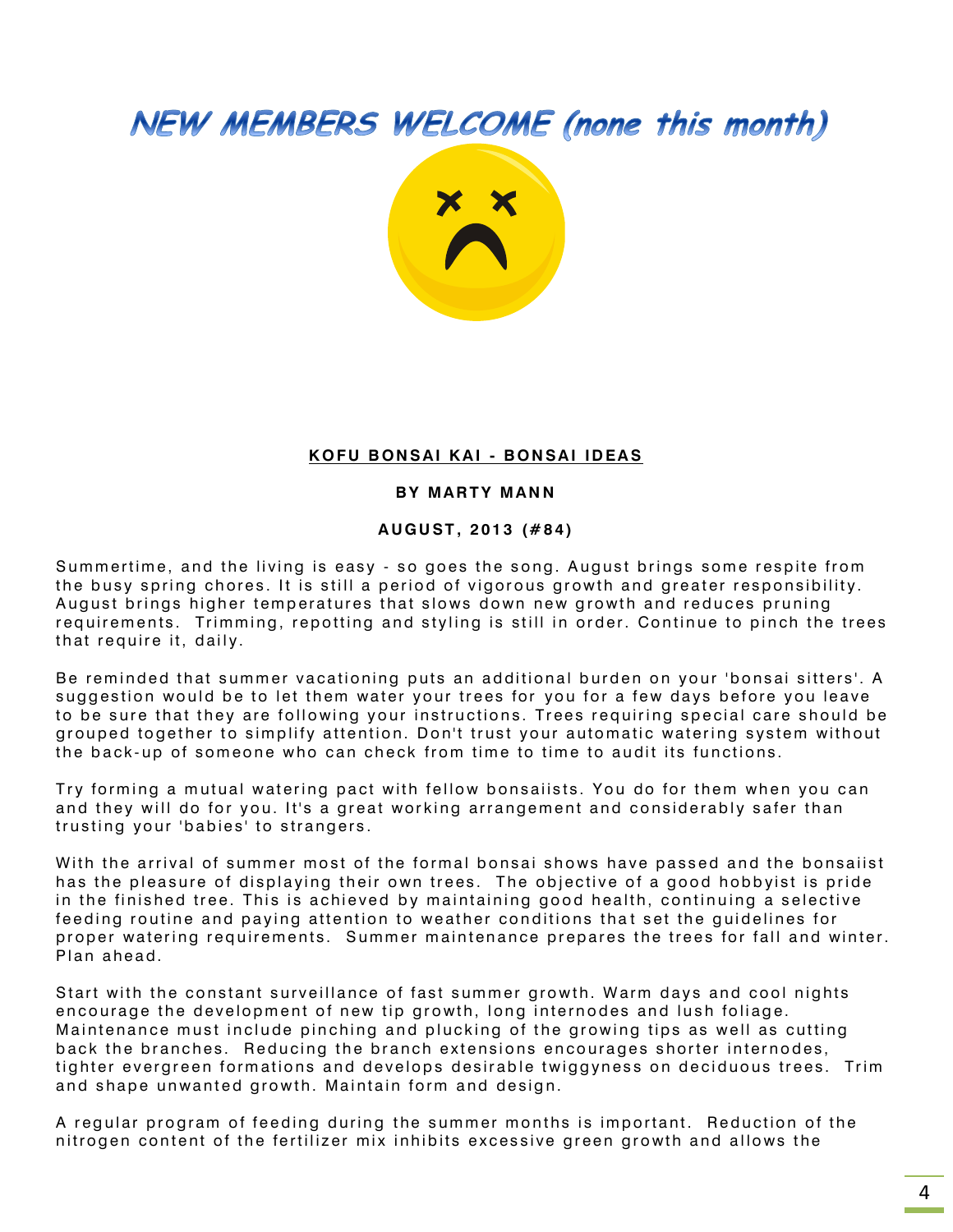formation of chemical changes that produces the best fall colors. The basic mix of cottonseed meal (70%) and bone meal (30 %) can be altered to increase the bone meal, thereby providing more potassium and phosphorus to harden the woody growth. It also induces the development of fruit and flower buds for next year. Do not feed plants that appear to be suffering from summer stress due to oppressive heat or moisture deprivation. It's too late and risky to leaf prune in the hot summer months. If you wish, you can do selective pruning of large leaves, burnt leaves and the obvious unwanted elongated branches and crossing branches. Keep your pots from getting too hot. Roots are easily damaged by excessive heat. Be sure your soil stays damp at all times. Keep the humidity high and the air moving around all of your trees.

Watch the wires. You would be surprised how fast spring training wire can cut into growing branches and leave permanent scars. Turn your trees to give them equal light exposure and even growth. Avoid placing trees on display benches next to hot reflecting walls. Be sure to rotate frequently.

Unfortunately, the restful summer period of bonsai enjoyment is also the most active period of pest proliferation. Bugs love the combination of warmth and moisture. They grow and attack your trees with relish. Keep up with regular spraying of Malathion, Isotex, Sevin, Orthorix Dormant Spray (Lime Sulfur), etc. You pick what works best for you. Apply under and over the leaf surface but out of the hot sun and not just before you water. Don't apply any chemicals when temperatures are too high.

No transplanting during the summer months. However certain materials such as Pomegranates, Ficus, Buttonwood, Cotoneaster, Pyracantha and most Bamboo can be repotted or transplanted at this time. Trees that were defoliated late in June are vulnerable to damage during the heat of the summer. Keep these trees in partial shade until they start growing again.

HAIKU POEM

A smile brings good thoughts Of days that are forgotten But memory stays

#### By Marty Mann

This article has been extracted from the recently published book called ' Bonsai **Ideas'.© By Marty Mann. Material is not to be copied without publisher or author's p e r m i ssi on . 8 / 1 2 A u gu st , 2 01 2**

### **UP COMING EVENTS**

**Nampu Kai Bonsai Show August 17th and 18th** . From 10am to 5pm at the Japanese American Cultural Center, 244 S. San Pedro St., LA